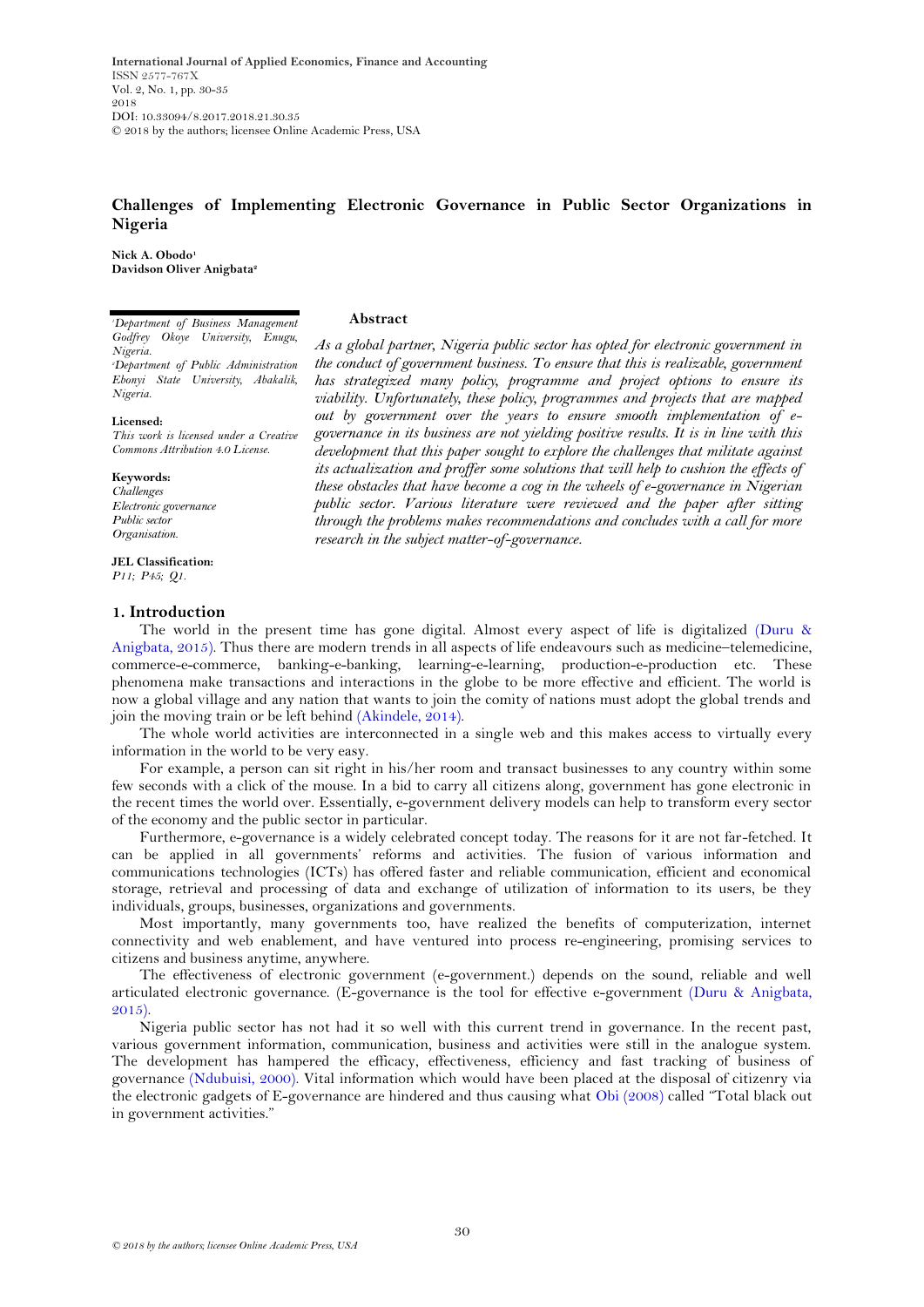However, in the recent times, Nigeria public began to adopt the e-governance policy option as the panacea for the backwardness and decay that are often seen in the sector. Many programmes and projects to that effect have sprung up through the Ministry of Communications which wants to connect all government ministries, agencies, parastatals and departments to the World Wide Web.

In doing this, there are lots of challenges; bottlenecks and "bureaucratic red tapism" that seem to be in surmountable. This is the basis of this paper to explore the possible challenges and proffer some solutions to their effect. It is on this backdrop that it becomes imperative for us to explicate how these challenges of the egovernment and e-governance in the public sector can be fully actualized with less complication.

## **1.1. Conceptual Definitions**

E-governance can be defined according to [Duru and Anigbata \(2015\)](#page-4-0) as the use of (ICTs) Information and Communications Technologies as tools for achieving better governance. In the words of [Obi \(2008\)](#page-5-1) it is the development, deployment and enforcement of the policies, laws and regulations necessary to support the functioning of a knowledge society as well as of e-government.

[Ndubuisi \(2000\)](#page-5-0) sees it as the use of ICTs by different actors of the society with the aim to improve their access to information and to build their capacities. [Akindele \(2014\)](#page-4-1) describes it as the public sectors use of information and communications technologies with the aim of improving information and service delivery; encouraging citizen participation in the decision making process and making government more accountable, transparent and effective.

According to [UNESCO and Communication and Information Sector Resources \(2000\)](#page-5-2) e-governance is a project aimed at promoting the use of ICTs tools in municipalities and public sectors to enhance good governance through the development of training modules for local decision-makers in Africa and Latin America. [Mohammed and Drew \(2013\)](#page-4-2) define it as the way for governments to use the most innovative information and communication technologies, particularly web-based internet applications to provide citizens and businesses with more convenient access to government information and services, to improve the quality of the services and to provide greater opportunities to participate in democratic institutions and processes.

From the foregoing definitions, one can deduce that:

- 1. E-governance is not about business as usual, but focuses on the use of ICTs to transform the structures, operations and most importantly, the culture of government.
- 2. E-government is an important component in terms of overall reform agenda because it serves as tool for reform.
- 3. E-government/governance renews interest in public management reforms, highlights internal consistencies, and underscores commitments to good governance objectives.

#### **1.2. Types of E-Governance**

According to [Mohammed and Drew \(2013\)](#page-4-2) e-governance offers services to those within its authority to transact electronically with the government. E-governance can be typified in four main categories.

- **A. Government-to-Citizen (G2C):** The majority of government services come under this application, towards providing citizens and others with comprehensive electronic resources to respond to individuals" routine concerns and government transactions. In the words of [Duru and Anigbata](#page-4-0)  [\(2015\)](#page-4-0) government and citizens will continuously communicate when implementing e-government, thus supporting accountability, democracy and improvements of public services. The primary goal of e-government is to serve the citizens and facilitate citizens interaction with government by making public information more accessible through the use of websites, as well as reducing the time and cost to conduct a transaction [\(Nduo, 2004\)](#page-5-3).
- **B. Government-to-Business (G2B):** This is the second major type of e-governance category. It can bring significant efficiency to both governments and businesses. It also includes various services exchanged between government and the business sectors, including distribution of policies memoranda rules and regulations. The services offered through government-to-business also play specifically, the development of Small and Medium Enterprise (SMEs) [\(Pascua, 2003\)](#page-5-4). [Fang \(2002\)](#page-4-3) submits also that G2B applications actively drive e-transaction initiatives such as: e-procurements and the development of an electronic market place for government purchases. This will in turn increase the quality and transparency of government contracts and projects [\(Moon, 2002\)](#page-5-5).
- **C. Government-to-Government (G2G):** This is the online communications between government organizations, departments and agencies based on a super-government database. In a simple language, it is referred to as the relationship between government and its employees. This can be practically evidenced in the following:
- 1. Improves inter-governmental and organizational processes.
- 2. Streamlines cooperation and co-ordination of government activities.
- 3. Automates and streamlines inter-governmental business processes such as regulatory compliances, service delivery and enhancements.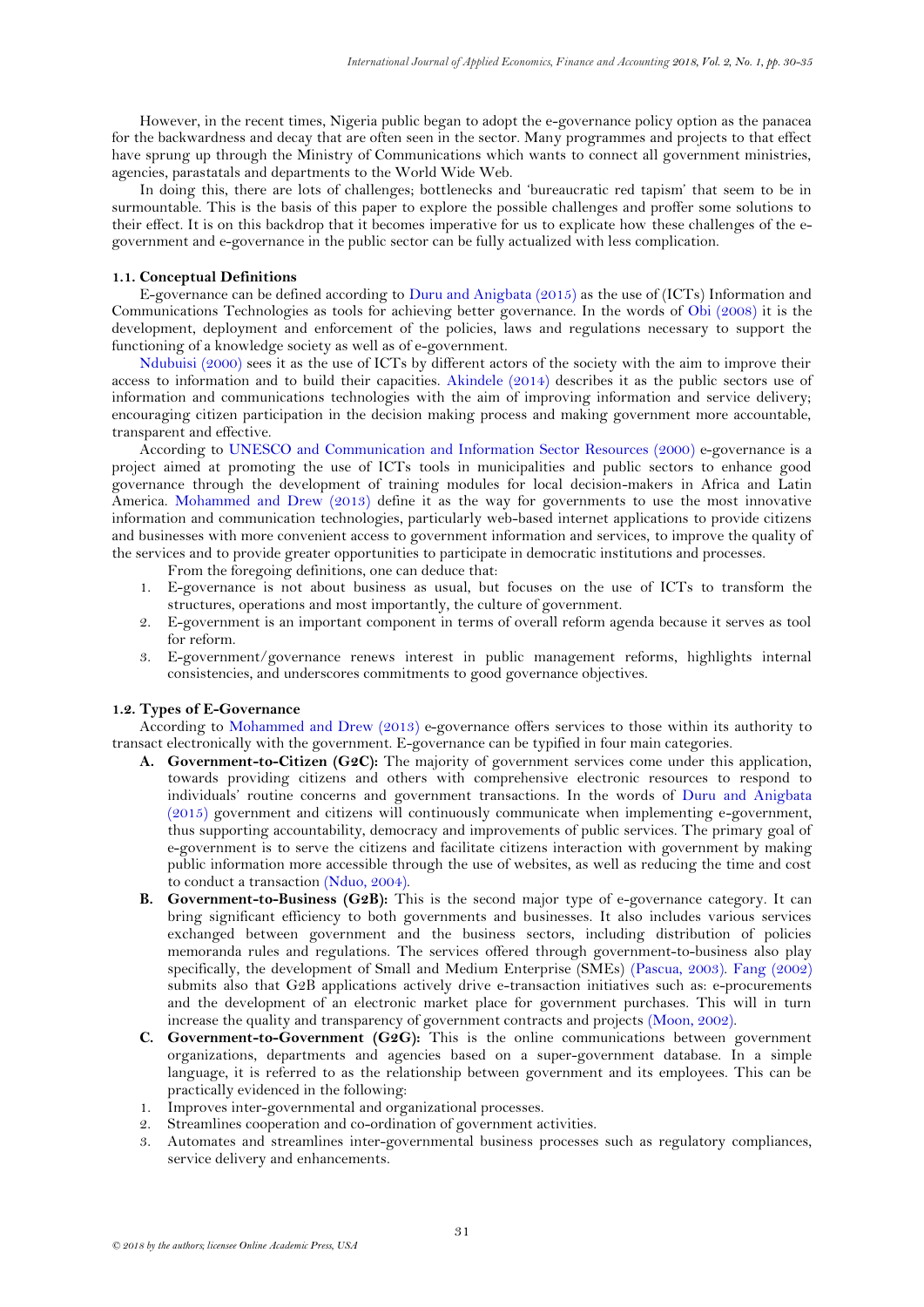**D. Governments**-**to-Employees (G2E):** This is the least in the typologies of e-governance. The purpose of this relationship according to [Riley \(2001\)](#page-5-6) is to serve the employees and offer some online services such as applying online for an annual leave, checking the balance of leave and reviewing of salary payment records among other things. This can be seen also as the combination of information and services offered by government institutions to their employees to interact with each other and their management. It is also a vital way to providing e-learning, bringing employees together and to encourage knowledge sharing among them. This equally gives employees the possibility of accessing relevant information regarding compensation, benefits policies wages and salary administration, training and development and opportunities of accessing their benefits online with an easy and fast communication models and modems

## **1.3. Benefits of E-Governance**

The ultimate goal of the e-government and e-governance is to be able to offer an increased portfolio of public services to citizens in an efficient and cost effective manner.

E-government allows government transparency and accountability. Government transparency is very important because it allows the public to be informed about what the government is working on as well as the policies they are trying to implement [\(Duru & Anigbata, 2015\)](#page-4-0). Complex task may be easier to perform through electronic governance.

E-governance helps to achieve specific policy outcomes by enabling stakeholders to share information and ideas. Government economic policies objectives can equally be promoted via the e-governance commerce and globalization. This also helps to build trust between governments and their citizens.

Furthermore, it has potential for stronger institutional capacity building for better service delivery to citizens and businesses, for reduction of corruption by increasing transparency and social control (United Nations Division, 2001).

They are equally convenient, cost-effective for businesses and public benefits by getting easy access to the most current information available without having to spend time, energy and money to get it. E-governance helps to simplify processes and makes access to government information more easily accessible for public sector agencies and citizens. It helps also to increase efficiency in governmental activities, improved services, better accessibility of public services, sustainable community development and more transparency and accountability.

This will facilitate better delivery of government services to citizens, improved support and simplify governance for government, citizens and businesses. The ICTs can connect all the three parties and support process and activities. Another key point of e-governance according to [Duru and Anigbata \(2015\)](#page-4-0) are to make government administration more transparent, speedy, accountable, accessible and effective, while addressing the society"s needs and expectations through efficient public services and effective interactions between the people, business and government.

Most importantly, many governments the world over have realized the benefits of computerization, internet connectivity and web-enablement, and have ventured into the process of re-engineering, reinvigorating and revamping of analogue system so as to be in the front line of global best practices in modern governmental and business transactions.

In fact, e-governance is a sure way to national integration. It brings about greater citizen participation in affairs of their government. A government could theoretically move more towards a true democracy with the proper application of e-governance. This will therefore make government transparency which gives insights to the public on how decisions are made or taken and hold elected officials or public servants accountable for their actions and inactions.

#### **1.4. Threats and Demerits of E-Governance**

As the concept is celebrated globally because of its benefits, it has equally potential threats that came with it. These threats are enumerated hereunder according to [Duru and Anigbata \(2015\)](#page-4-0).

**Danger of Software Hacking:** All over the world, one hears about the hacking of internet software of some organizations of government's departments or agencies etc. The reason is because all the information in the whole world is stored in global web pages and with a click of the mouse; an outsider can study, hijack or track the system inside his/her room. Once confidential and top secret information of a nation or organization is being divulged, that nation or organization is in serious trouble as all their confidential documents will be exposed to their own disadvantage. That is wh[y Kaylor \(2001\)](#page-4-4) lamented that:

> *"There are considerations and potential implications of implementing and designing egovernance; including doing disintermediation of the government and its citizens impacts on economic, social and political factors, vulnerability to cyber attacks and disturbances to status quo in these areas".*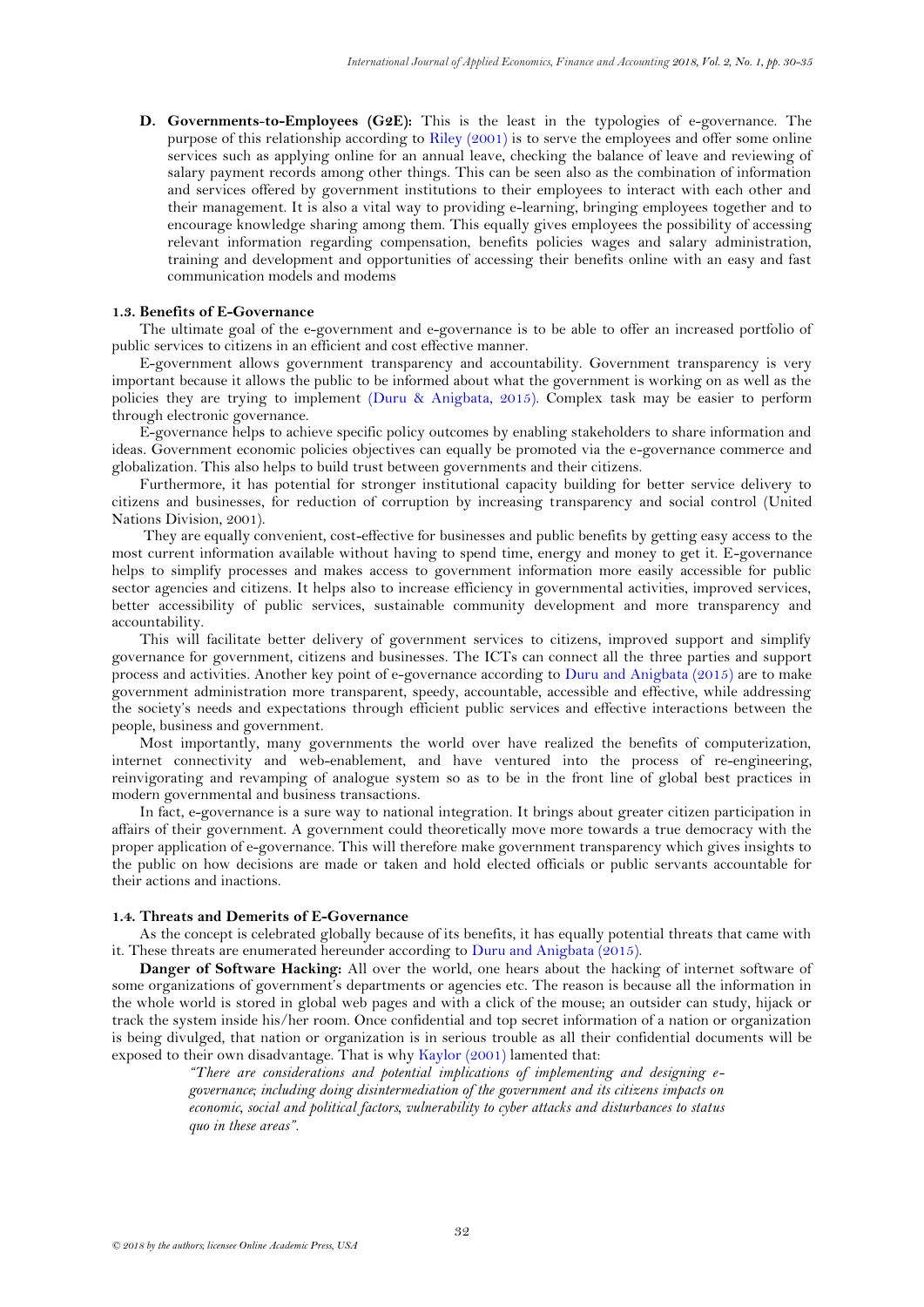**Hyper-Surveillance:** Increased contact between government and its citizens goes both ways once- egovernance begins to develop and becomes more sophisticated; citizens will be forced to interact electronically with the government on a larger scale. This could potentially lead to a lack of privacy for citizens as the government obtains more information on them. That is why [Jeong \(2007\)](#page-4-5) decry the excesses in e-governance when he opines thus:

*"In a worst case scenario with so much information being passed electronically between government and citizens, a totalitarian-like system could develop. When government has easy access to countless information on its citizens, personal privacy is lost".* 

False Sense of Transparency and Accountability: Critics of e-governance argues that online governmental transparency is very dubious because it is maintained by the government themselves. Information can be added or removed from the systematically time or moment without proper notification of the citizens. To this day, only very few organizations monitor and provide accountability for these modifications. In the words of [Duru and Anigbata \(2015\)](#page-4-0):

> *"Even the governments themselves do not always keep track of the information they insert or delete. Again, since the government is the owner of the system that contain their vital information, they can doctor or mutate anything, anytime to their advantage and commendation".*

**Accessibility:** Not all citizens are literate, and not all literate citizens are Information and Communication Technologies compliant or can operate a computer system. Moreover, the citizens in the remotest part of their country cannot access vital government information.

Therefore, accessibility of information that government makes available to the disposal of the populace via e-government becomes a tough issue. When the citizens cannot access the vital information provided for their consumption and utilization, it thwarts the very fundamental and cardinal objectives of the e-governance and e-government.

**Cost Implications:** some government official use the opportunity of introducing e-governance to embark on prodigality, profligacy and flamboyant spending of public funds. This is because the outcomes and effects of trial internet based government are difficult to gauge or measure.

Government then continues to spend huge amount of money to maintain, construct and train experts to handle these sophisticated communication gadgets. This is where some public servants may hide and siphon huge amount of funds made available for infrastructural digitization.

#### **2. Challenges of E-Governance in Nigerian Public Sector**

There are several challenges that can delay progress towards realizing the promise of e-governance. The variety and complexity of e-governance initiatives implies the existence of a wide range of challenges and barriers to its implementation and management. Some of these challenges will be outlined as follows:

- **1. Information and Communication Technologies Infrastructure:** The practical implementation of egovernance initiatives in Nigerian public sector faces some technological difficulties such as lack of shared standard and compatible infrastructure among departments and agencies. Internet working is required to enable appropriate sharing of information and open up new channels for communication and delivery of new services [\(Nduo, 2004\)](#page-5-3). For a sound transition to electronic government to be actualized and architecture providing a uniform guiding set of principles, models and standards are needed. Unfortunately, in Nigerian public sector, this fundamental aspect of electronic governance application is yet to be established.
- **2. Privacy Issue:** Privacy and security are critical obstacles in implementing an e-governance in citizenry. This refers to the guarantee of an appropriate level of protection regarding information attributed to an individual. Government has an obligation to ensure citizens rights regarding privacy, processing and collecting personal data for legitimate purposes only. The situation whereby confidential information and data that are needed to be stored and secured by the government are exposed to the general public is a big barrier to this e-government acceptability by the citizenry as no one likes one's confidential data to be vilified in the public.
- **3. Security of Information that are Gathered:** Security of an information system means protection of information and systems against accident or intentional disclosure or unauthorized access or unauthorized modifications [\(Layton, 2007\)](#page-4-6) of security is of paramount importance in e-government businesses, transactions and policies. Hence there are no guarantees of security of information; the whole process of electronic government becomes thwarted. Nigerian public service is yet to develop a parameter that will ensure restrictions to unauthorized persons to public information. This is a challenge. The frequent leakages of passwords and keywords of some government organizations and Banks is a true evidence the fact that we have a long way to go in this development.
- **4. Lack of Qualified Personnel and Training:** Training is the most and veritable tool of ensuring the sustenance of e-government in Nigerian public sector. Right now, there are lack of qualified personnel and professional that will handle the entire digitization of the public service. Many civil and public servants are not trained to be computer literate. This has hampered the development of e-governance in the public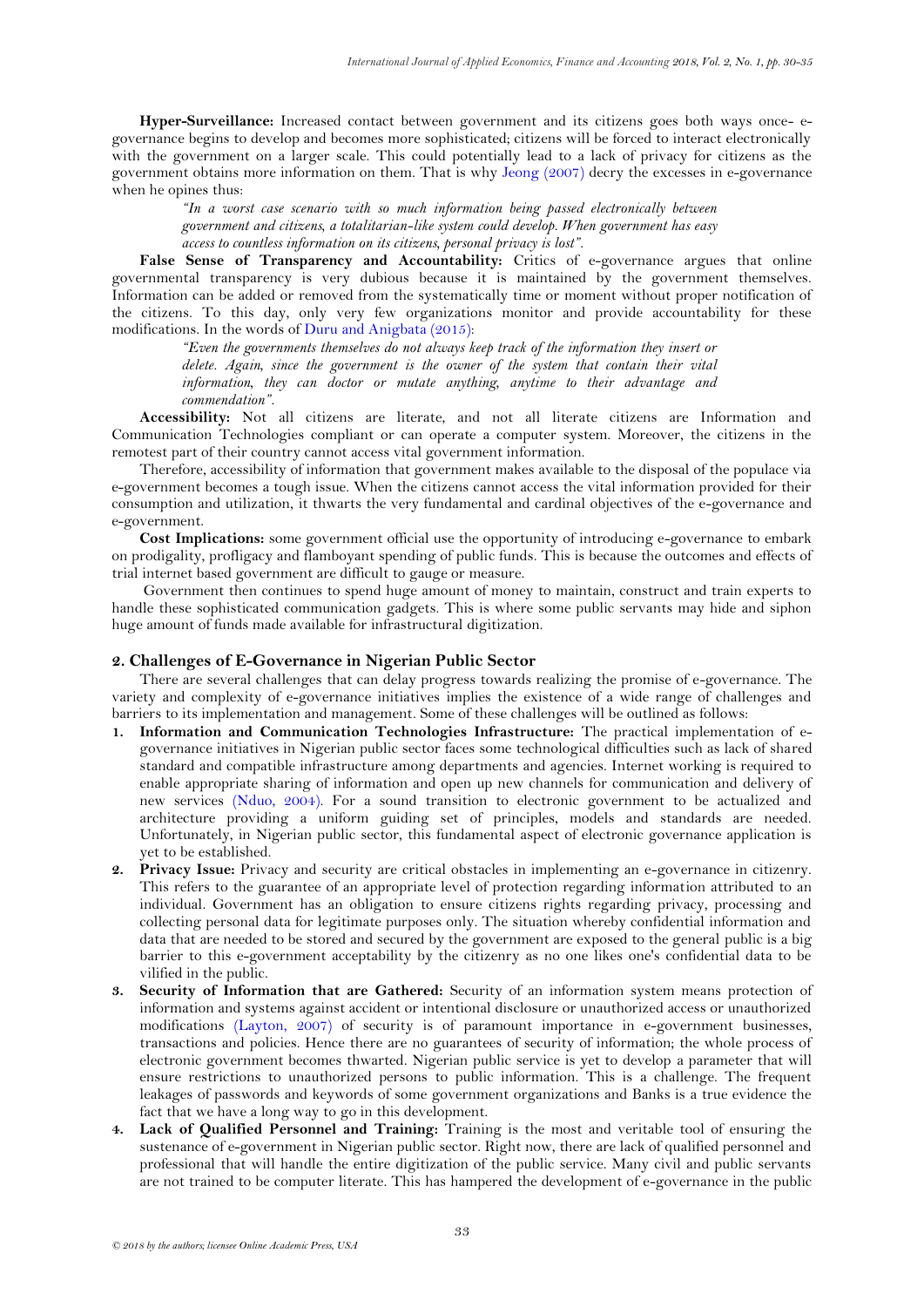sector. No matter how educated one is, without the knowledge of basic computer application in the contemporary times, such a person is lagging behind in the scheme of events. In fact, basic computer knowledge is a predetermined option and precondition for ensuring effective e-governance and egovernment. Nigerian public service is indeed in need of these professionals and also a well trained work force in basic computer knowledge and techniques.

- **5. Lack of Partnership and Collaboration:** No man is an island and no country is self-contained. There is need for regional partnership and international collaborations in order to ensure global best practices in egovernance. Unfortunately, Nigeria has not gathered the momentum for such partnership neither is it showing the sign of regional collaboration in this issue. For any country to thrive in this digital era, it must go globally, seek partnership and collaborate with other advanced economies who have got to the stage of reference. This is a challenge to the public sector in Nigeria and not until this is addressed, all efforts towards e-governance in the public sector economy will not yield positive results. We need to partner and collaborate with advanced nations.
- **6. Lack of Political will on the Part of Government:** political will is the propelling force that moves political office holders to doing or embarking on radical developmental strides. The government in question has not shown or demonstrated political willingness toward mainstreaming our public service in the global web pages. This inability to muster courage by the government has slowed the pace of egovernance in the public sector. This is evident where some important and top secret documents are still lying in the official files whereas these could have been stored in a retrieval system using computer and other electronic gadgets. For us to ensure that this is done, there must be a strong will power on the part of the politicians.
- **7. Digital Divide:** This is another grey area that needs to be addressed. Digital Divide is the distances between the computer literate and the computer illiterates. The vast number of people in the public service that cannot operate a computer system can attest to the fact that the digital divide in the system is a big challenge. For any country to ensure that it achieves e-government option, the number of computer illiterates must be brought down to the slightest decimal digits.

# **3. Way Forward/Recommendations**

No problem is without solution. And an identified problem has been solved halfway. Below are the ways forward to ensuring smooth e-governance in the public service.

- a. Value Reorientation and Attitudinal Change. The way our public service went about their business over the years is a clear indication of lack of value in digitization. There should be first of all value reorientation and change of attitudes of our public servants towards computer system. This is the first and fundamental step to take.
- b. There should be a massive training of public and civil servants in ICTs and its related packages. This is as a matter of urgent national issue if the policy of e-governance will be realized.
- c. Politicians should muster courage in order to revamp the entire public and civil service. Transformational government is the answer to this challenge.
- d. In doing their business, governments should ensure maintenance of privacy rights. The incessant hacking of public information should be checked. This can be done through appropriate pass wording and encoding of confidential information/data so that unauthorized person(s) will not have access to public information.

## **4. Conclusion**

The paper has contributed very immensely in bridging the literature gap in knowledge of e-governance and government so far. What follows is to make proper utilization of the findings and recommendations of the work. Knowing full well, that e-governance is answer to global call of paradigm shift from analogue to digitization or e-governance. This has equally indicated that more research is needed in this aspect so as to explore avenues of surmounting obstacles that prevent government establishments and public service in Nigeria from enjoying e-global participation abound in globalized nations.

#### **References**

<span id="page-4-1"></span>Akindele, T. (2014). Building blocks of an E-government: A framework. *Journal of Electronic Commerce in Organizations,*   $I(4)$ , 1-15.

<span id="page-4-0"></span>Duru, E., & Anigbata, D. (2015). *Public administration: A conceptual approach*. Abakaliki: Felico Press.

<span id="page-4-3"></span>Fang, Z. (2002). E-government in digital era: Concept, practice and development. *Thailand: Examp Ltd*.

<span id="page-4-5"></span>Jeong, L. (2007). *The new e-government equation: Ease, engagement, privacy and protection*. New York: John Holt.

<span id="page-4-4"></span>Kaylor, S. (2001). *E-government in local council's*. Alabama: Hunter Hills Press.

<span id="page-4-6"></span>Layton, T. (2007). Information security: Design, implementation, measurement and compliance. *Florida: Auerbach Publications (IADIS) International Conference ICT, society and Human Beings, 2010*.

<span id="page-4-2"></span>Mohammed, H., & Drew, S. (2013). Cross-cultural differences in international management. *Journal of American Academy of Business, 2*(1), 34 - 41.